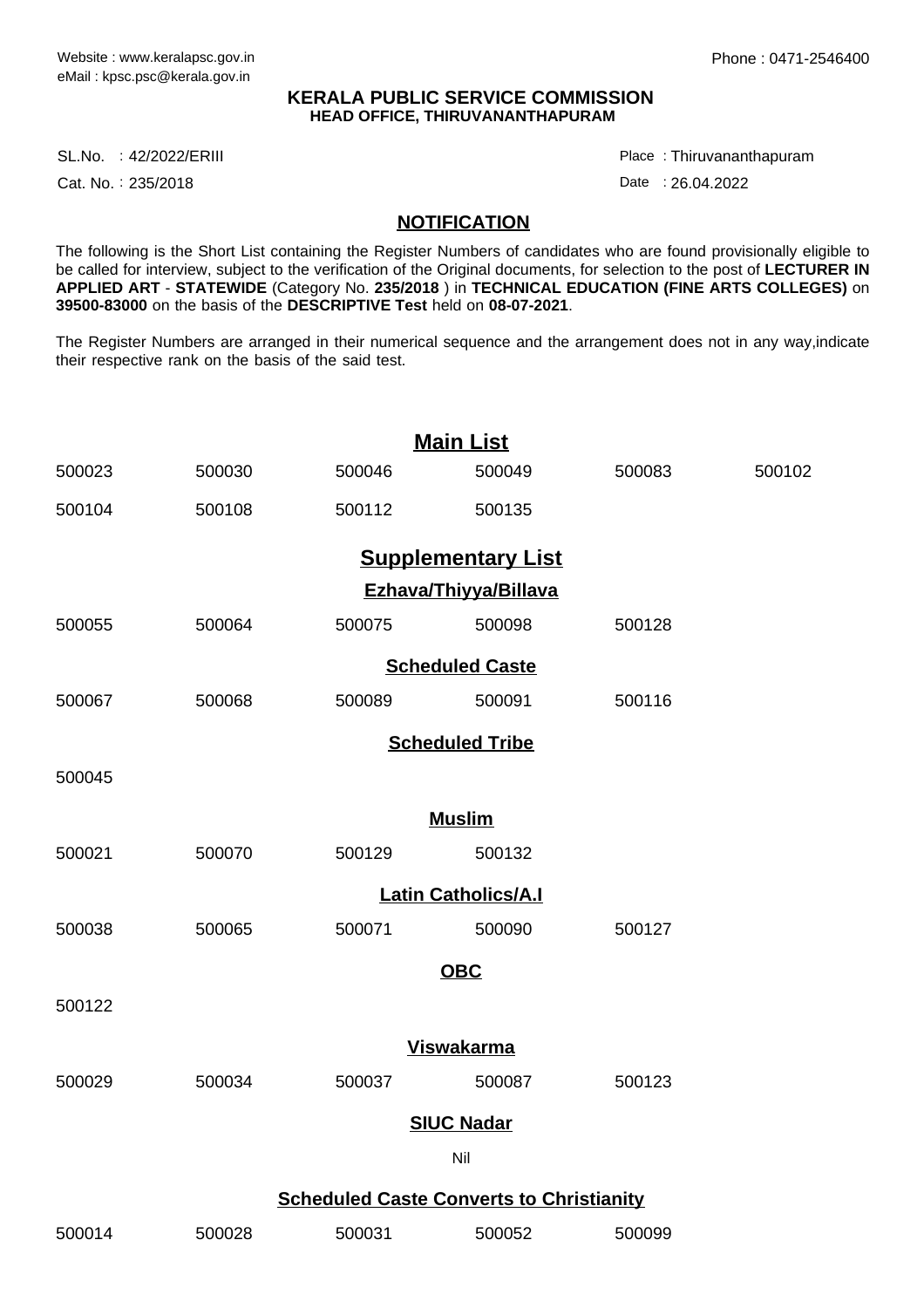## **Dheevara**

500044 500109 500117

## **Hindu Nadar**

500043 500053